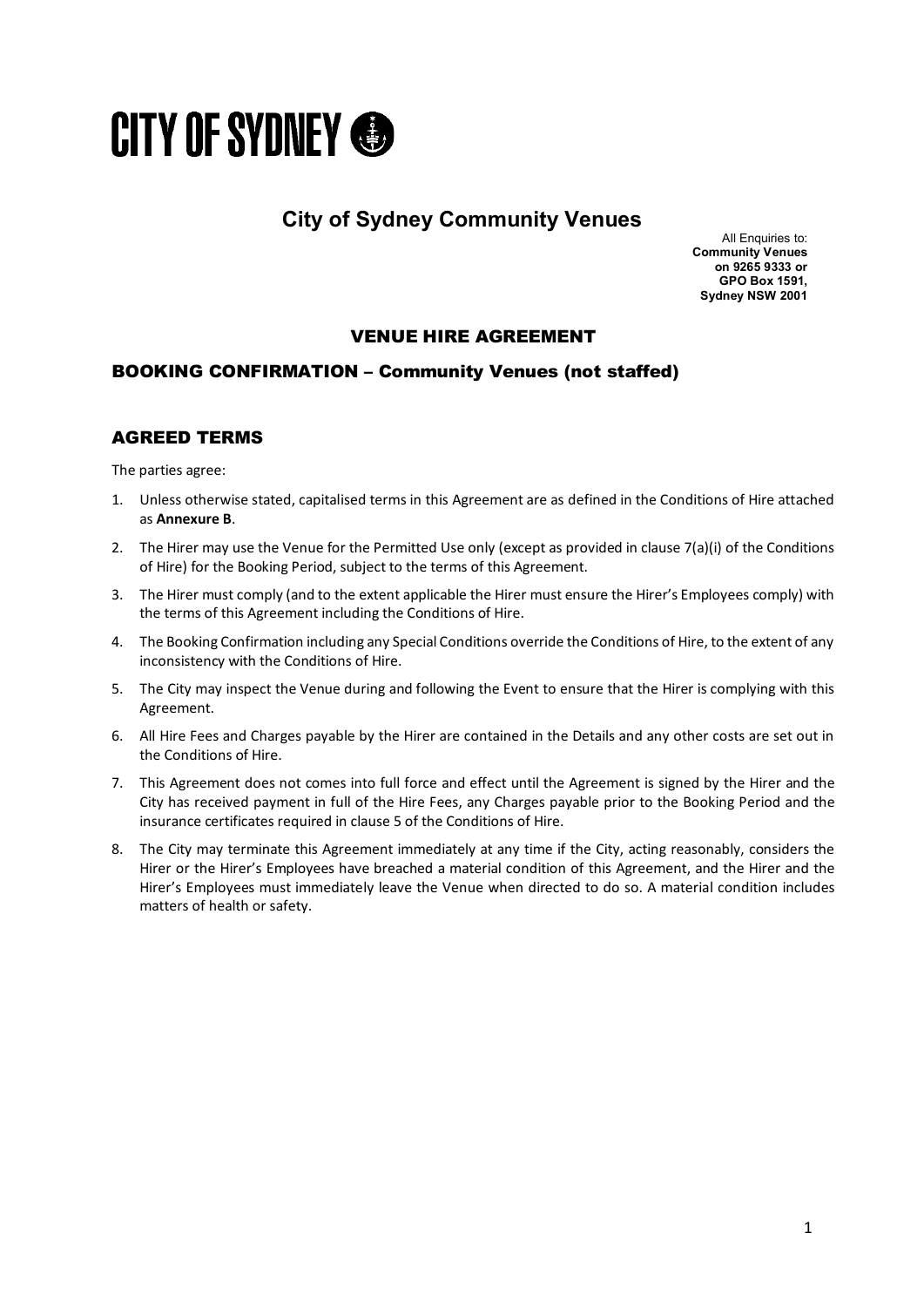### **SPECIAL CONDITIONS**

Clause 25 of Conditions of Hire – Community Venues (Not staffed) in Annexure B

- 1. Reference to a clause in these Special Conditions is a clause in the Conditions of Hire.
- 2. For the purposes of clause 21.c (*Regulations – Work Health and Safety*):
	- a. if requested by the City, the Hirer must provide the City with details of its risk management plan, incorporating arrangements for access control, security, deliveries to the Venue and general management of work health and safety matters (where the Hirer is a volunteer or a volunteer association and may not have duties under work health and safety law, when using the Venue for the Booking Period the Hirer must take reasonable care to protect the health and safety of the Hirer and the Hirer's Employees and ensure that the health and safety of others are not adversely affected).

#### 3. **COVID-19 HEALTH AND SAFETY MEASURES**

- a. In this paragraph 3:
	- i. **COVID-19** means the disease known as Novel Coronavirus (COVID-19) caused by the virus SARS-CoV-2, being a Public Health Emergency of International Concern characterised as a pandemic by the World Health Organization on 11 March 2020 and resulting in orders by NSW Health under the *Public Health Act (NSW)* 2010 including the Order.
	- ii. **COVID-19 Safety Plan** means the specific safety plan for your business or Permitted Use (if any) or the general COVID-19 Safety Plan provided on the NSW Government website at [https://www.nsw.gov.au/covid-19/business/safety-plans,](https://www.nsw.gov.au/covid-19/business/safety-plans) which sets out health and safety measures at the Venue including hygiene and public safety, physical distancing and crowd control measures, staff wellbeing, vaccination rules, recording contact details of all persons attending the Venue during the Booking Period, cleaning, record keeping and information exchange for the Hirer and the Hirer's Employees and any other measures required under the Order or recommended from time to time.
	- iii. **Order** means one or more orders (as amended from time to time) to control and manage COVID-19 or impose requirements in relation to COVID-19– at the date of the Agreement being:

*Public Health (COVID-19 General) Order (No 2) 2021 [\[https://legislation.nsw.gov.au/file/Public%20Health%20\(COVID-19%20General\)%20Order%20\(No%202\)%202021.pdf\]](https://legislation.nsw.gov.au/file/Public%20Health%20(COVID-19%20General)%20Order%20(No%202)%202021.pdf)*

- b. The Hirer is the "occupier of the Premises" for the purposes of the Order and must (and must, as applicable, ensure that all its invitees, attendees, employees, agents, volunteers and contractors who attend the Premises) comply the any Order and NSW government guidance applicable during the Booking Period.
- c. The Hirer must include details of its general COVID-19 health and safety measures at the Venue during the Booking Period in the risk management plan referred to in paragraph 2.a of these Special Conditions.
- d. The Hirer must continue to review current NSW Health guidance and Orders before the Start Date, as they apply to the Hirer's approved use of the Venue, including in relation to vaccination rules including obtaining vaccination evidence of relevant persons prior to entry to the Venue (refer [https://www.nsw.gov.au/covid-19/vaccination/requirements-for-workers\)](https://www.nsw.gov.au/covid-19/vaccination/requirements-for-workers), physical distancing, square metre rules, ventilation, record keeping and self-isolation and quarantine.
- e. If the Order is amended during the Term and requires a COVID-19 Safety Plan or other matters in relation to the Permitted Use , the Venue or this Agreement:
	- i. the Hirer must provide a copy of the COVID-19 Safety Plan to the City within 24 hours of publication of the amended Order (or other period agreed by the City); and
	- ii. the Hirer will comply with any other requirements advised by the City.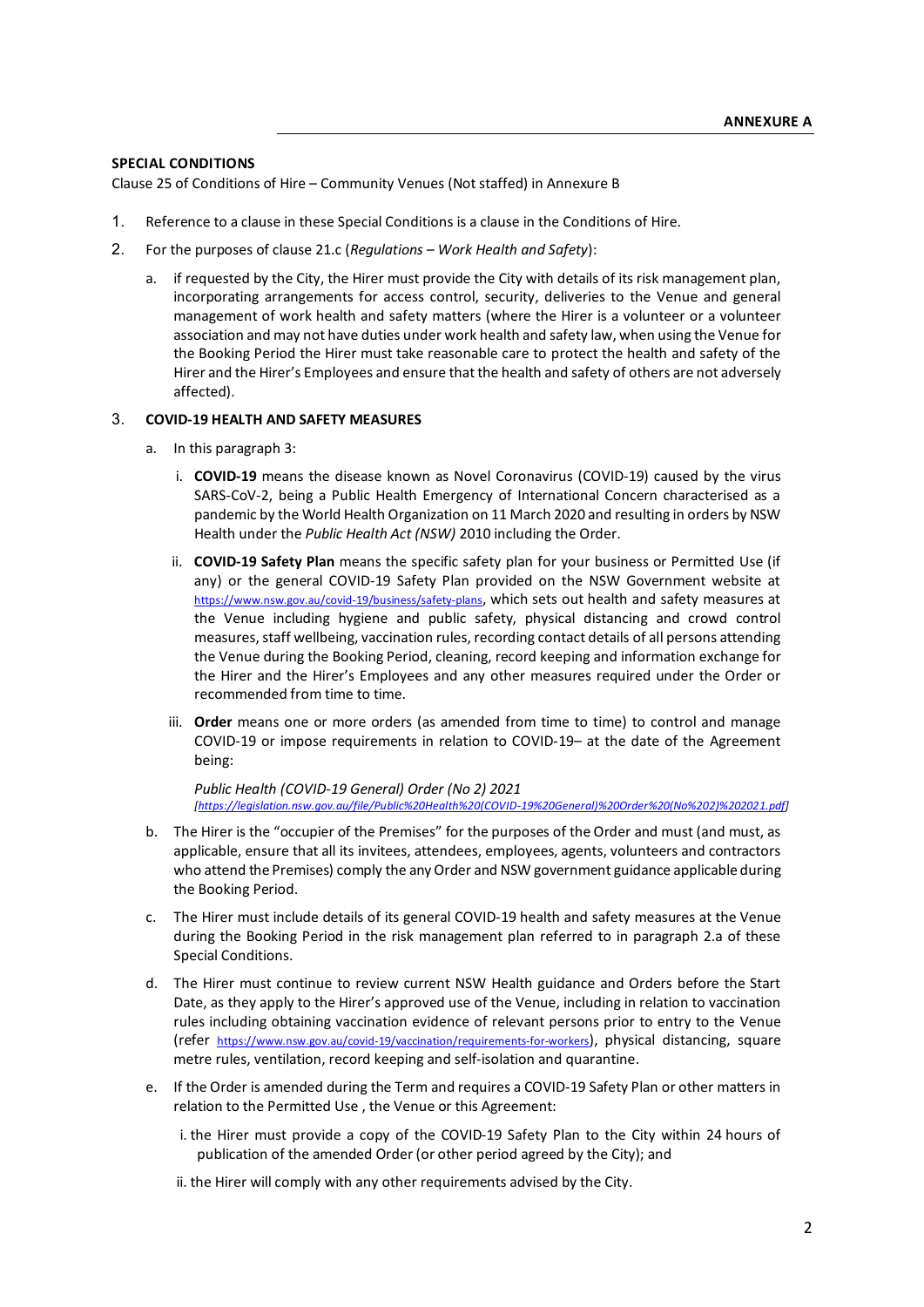f. If the Hirer does not strictly comply with the COVID-19 Safety Plan the City may immediately terminate this Agreement.

## 4. **SECURITY AND EMERGENCY PROCEDURES**

For the purposes of Clause 12 (Security) and (Clause 18 (Safety):

## 1. **EMERGENCY PROCEDURES**

- a. Upon discovery or notification of any emergency incidents at the venue, the Hirer **must**;
	- i. Remain calm and move themselves and everyone away from source of immediate danger i.e. evacuate the building, space, room, or block entry into the building for a 'shelter in place'
	- ii. Call Triple Zero '000' and ask for the relevant emergency service; Police, Fire Brigade or Ambulance. Give the operator name, venue's address and nearest cross street; answer their questions clearly and follow their instructions.
	- iii. If evacuation is required, evacuate the building to the venue's nominated Assembly Area, as displayed on the venue's Evacuation Diagrams. If the 'sheltering in place' due to danger outside of the building, locate to safe area indoors, ideally with doors, curtains and cover, and wait for emergency services.
		- iv. Follow the emergency services' advise regarding actions to take and do not leave site or Assembly Area until the emergency situation is handled by emergency services and the 'all clear' is given, or an alternate handover of site is arranged with the City of Sydney Security team on 9265 9178, which the hirer should contact prior to leaving site
		- v. Call City of Sydney Security on 9265 9178 and inform them of the situation, and actions taken i.e. that '000' has been called and site has been evacuated
		- vi. Once able, Hirer must ensure Community Venues has been advised of the incident, actions taken and any information relevant to the emergency
- b. City of Sydney maintains Emergency Plans for all its sites. Community Venues will make detailed Emergency Plans available to Hirer via publication on the City of Sydney website or via email upon request.
- c. Community Venues may provide onsite inductions to Hirer to prepare them for emergencies at the venue on request or depending on the nature of hire, event, or availability of staff. Hirer can request this be done as part of their hire to ensure they're competent to manage emergencies that may arise. On site inductions will include:
	- i. Fire alarms and tones
	- ii. Evacuation diagram locations, exit routes and assembly area
	- iii. Security systems, alarm code entry and securing the site
- 2. The City maintains the right to request that the Hirer arranges for their own security personnel, first aid; as well as requiring a safety site induction to be provided to the Hirer by Community Venues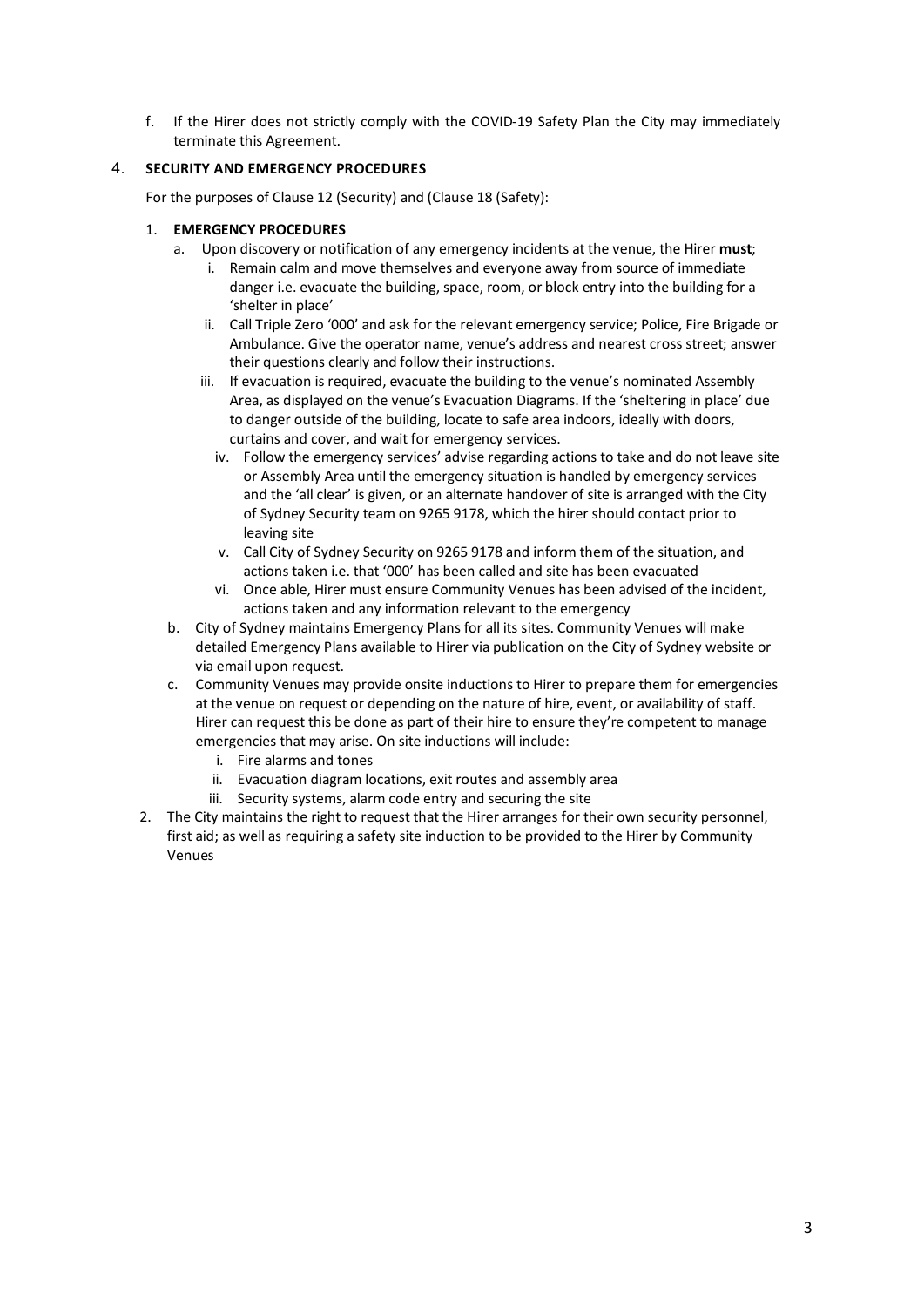# **Conditions of Hire - Community Venues (not staffed)** *Revision: October 2021*

#### **Introduction**

Thank you for booking a City of Sydney (**City**) community venue. The City aims to provide the local community with a variety of venues that are well maintained and accessible.

We ask that you read and understand these Conditions of Hire to ensure your use of our community venues runs smoothly, is safe and complies with the City's regulations.

#### **1. Booking confirmation and Conditions of Hire**

- (a) These Conditions of Hire will be incorporated in the Agreement. The City may vary these Conditions of Hire from time to time. A copy of the Conditions of Hire is available at the City office or published on the Website. The City will give notice of any proposed changes when an applicant makes a booking.
- (b) The City will cancel any tentative booking 3 weeks from the date of the Hirer's initial enquiry or tentative booking, unless the Hirer provides a signed copy of these Conditions of Hire and proof of insurance under clause 5.
- (c) The Hirer acknowledges that the City may vary the Conditions of Hire signed by the Hirer under clause 1(b) as set out in the Booking Confirmation and any Special Conditions.

#### **2. Priority of access**

- (a) The City retains the right to cancel or relocate Bookings at any time if facilities are required for the purpose of the City. In these instances, venue staff will endeavour to provide the Hirer with reasonable notice and offer an alternative venue where possible. In the event that the City is unable to offer a suitable alternative, all monies paid in respect of the cancelled function will be returned to the Hirer.
- (b) The Council is not liable to the Hirer for any loss or damage suffered by the Hirer as a result of such cancellation.

#### **3. Fees and charges**

- (a) **Annual Schedule of Fee review -** The Council reviews the Schedule of Fees at the beginning of each financial year. If such review occurs prior to the Hirer entering into the Agreement, the City will apply the then current Hire Fees and Charges payable by the Hirer to reflect the rate applicable at the time of the relevant Booking Period.
- (b) **Fee concessions -** The City's Schedule of Fees includes reduced rates for self-help groups and not-for-profit organisations. Groups wishing to apply for further reductions must apply for a Venue Hire Support Grant prior to the first Start Date. The Hirer should note that processing of Venue Hire Support grants can take approximately 8 weeks. No Fee waiver or additional discount will be applied to Fees incurred until the grant has been approved. Grant approvals cannot be applied retrospectively.
- (c) **Payment of Fees** The Hirer must pay all Hire Fees (and any deposit for the Hire Fees requested by the City), and the Charge to access the City's Community Engagement Liability Policy under clause 5(c) if applicable, prior to the Start Date of each Event as set out in the Details and the tax invoice issued by the City. Payment methods and payment terms are contained in the tax invoice. The Hirer must pay in full before details of how to access the Venue, including details of key collection, will be provided. If these Fees are not paid, the City will cancel the Booking.
- (d) **Bond** the City reserves the right to ask for and retain a Bond to cover any expenses arising from the Hirer's use of the Venue, for example, if the Venue is damaged as a result of the Hirer's use. The Hirer must pay this Bond before the first Booking Period and the City will refund the Bond after the last Booking Period unless the City has claimed the Bond under the terms of the Agreement.
- (e) **Charges** The City may impose a Charge on the Hirer in the following instances:
	- (i) the Hirer is late in vacating the Venue;
	- (i) the Venue is accessed outside of the Booking Period;
	- (ii) the Hirer uses additional spaces within the Venue without the City's approval.

These Charges will be calculated at the hourly Hire Fee rate for the Venue for each hour (or part of an hour) as applicable and will be invoiced to the Hirer after the relevant Booking Period.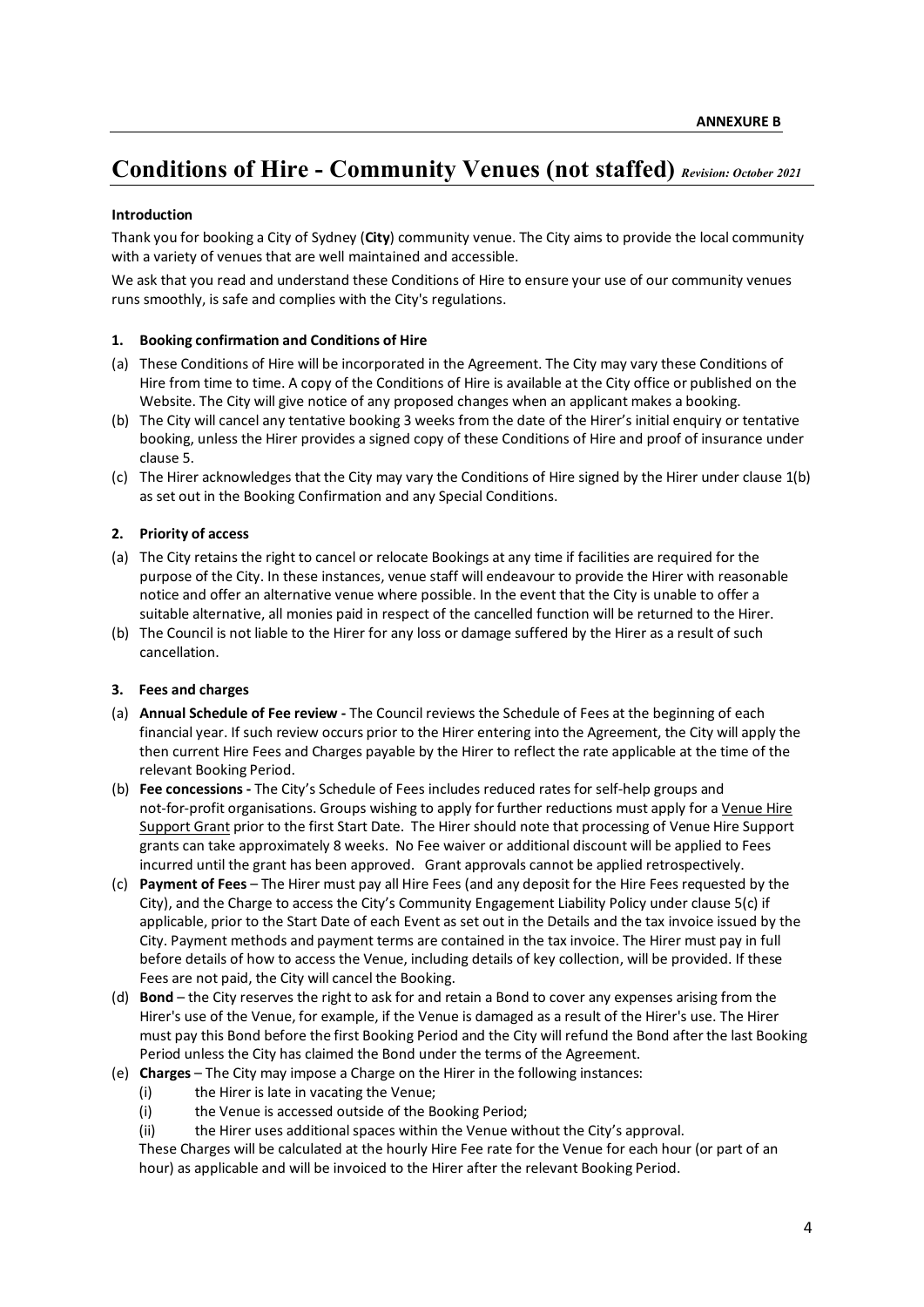- (f) **Changes to requirements** Any changes to a Booking made by the Hirer within 7 days before the Start Date may incur additional Fees.
- (g) **GST** unless otherwise stated, GST is included in amounts payable under clause 3 and is to be paid by the Hirer at the same time as paying the Hire Fee. No GST is payable on any bond payable under clause 3(d), although GST may be included in amounts recovered against the bond. Costs plus GST will be taken into account in calculating any refund due to the Hirer.
- (h) **Interest** the City reserves the right to charge the Hirer interest, at a rate of 10 per cent per annum, on all monies outstanding to the City for any period in excess of 30 days of the payment due date.

### **4. Cancellations**

The Hirer must advise the City in writing of any cancellation and the City may charge the Hirer a cancellation Fee as follows, which the Hirer must pay on demand by the City:

| Notice of cancellation             | <b>Cancellation Fee</b>                                     |
|------------------------------------|-------------------------------------------------------------|
| More than 4 weeks prior to Booking | $\parallel$ \$0 – all Fees paid by Hirer are fully refunded |
| Less than 4 weeks prior to Booking | Hirer is liable for the full Hire Fee                       |

#### **5. Insurance**

- (a) **Public liability insurance** (**PLI**) The Hirer indemnifies the City against any claims for death, injury to persons or damage to property arising out of the Agreement and the Hirer must obtain and keep current during the Term a public risk insurance policy in the minimum amount of \$10,000,000 for any individual claim which may be made. If requested by the City, the policy must have a principal and cross liability clause and note the interest of the Council of the City of Sydney. The policy must be issued by an insurer acceptable to the City.
- (b) The Hirer must submit a certificate of currency to the City as required under clause 1(b) and prior to payment of the Hire Fees for the first Event. The City reserves the right to cancel a booking if the Hirer fails to comply with this clause 5.
- (c) Individuals and small community groups unable to secure public liability cover may be eligible to apply to the City for cover under the City's Community Engagement Liability Policy. A Fee for this cover will apply if the application is accepted. The Hirer must pay these Fees as set out in the Details before the City will confirm the first Booking and provide access to the Venue.

## **6. Access to the Venue**

- (a) Access instructions, including details of alarm codes and key collection, will be sent to the Hirer prior to each Start Date, provided that all Fees associated with the Booking have been paid in full. It is the Hirer's responsibility to make arrangements for the safe pick-up and return of keys, where they are required.
- (b) Access to the Venue is strictly limited to the Booking Period. To enter the building outside of these hours may trip the Venue alarms. The City reserves the right to apply a Charge for costs incurred by any security call-out plus any additional Fees incurred under clause 3(e).
- (c) In the case of certain eligible bookings, a single pre-event site inspection can be arranged with the City's venue staff during business hours by appointment. Subsequent site inspections to the Venue will incur an additional Fee, and set out in the Details.
- (d) The City reserves the right to control the Venue including all means of entry and exit, and the timing of opening and closing the doors and admission of the public (including the right to refuse admission to any person or persons).
- (e) The Hirer, or the Hirer's representative, must be in attendance before the advertised start of the Event Period and at the end of the Event Period.
- (f) **Lost property** the Hirer or the Hirer's Employees must not enter the Venue after the Booking Period to collect any items left behind or "lost" property. The City of Sydney Security team will take any property found in the Venue to the Community Venues team. It will be retained for a period of up to 4 weeks or until claimed by the owner upon satisfactory proof of ownership. Any items remaining after a period of 4 weeks will be disposed of, or, if items of value, turned in to the Police.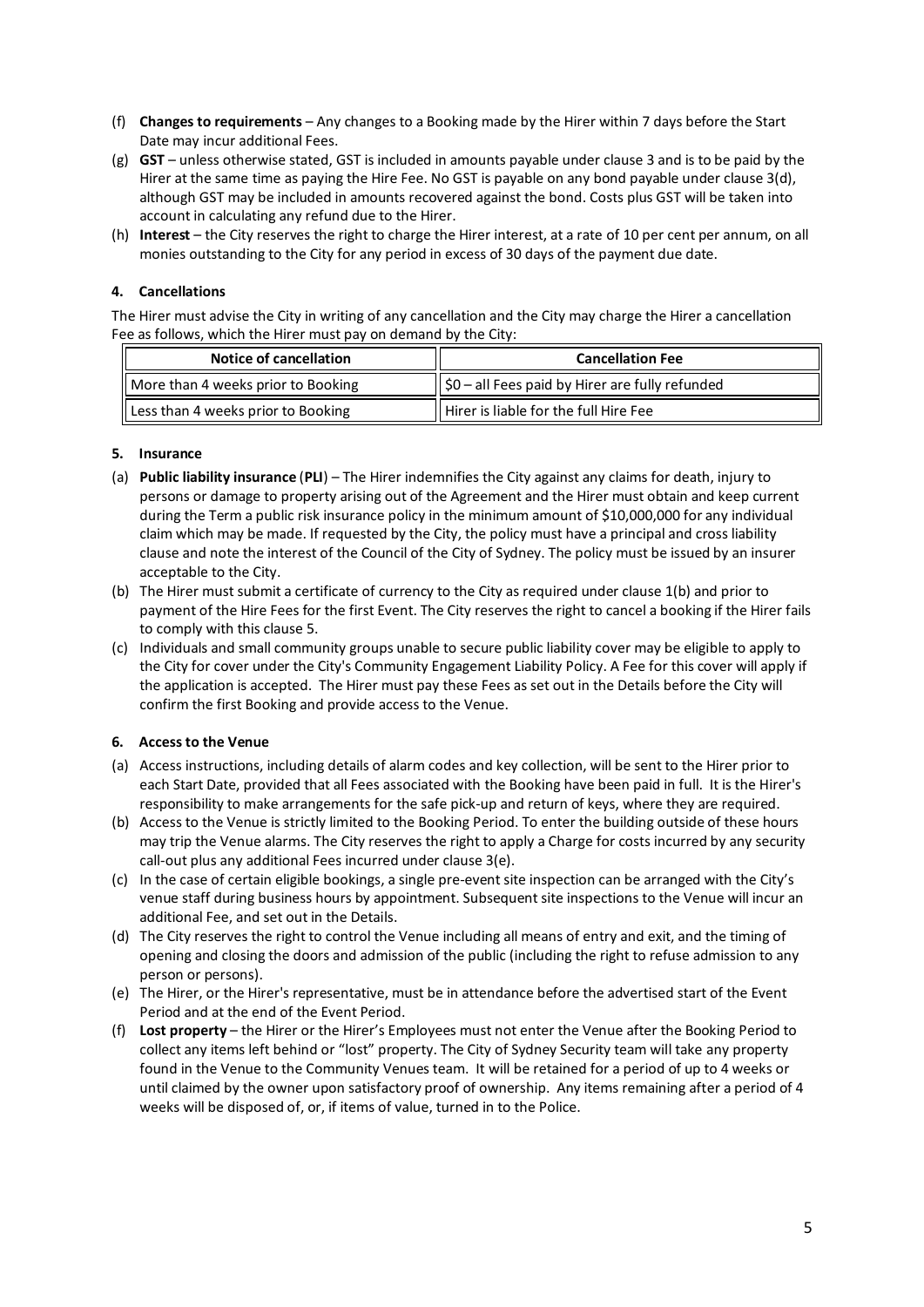## **7. Use of the Venue**

## (a) **Permitted Use**

- (i) The Hirer may use the Venue for the Permitted Use during each Booking Period and for no other purpose without the express prior written consent of the Area Manager Community Venues (or other authorised City delegate from time to time). The City does not warrant that the Venue is suitable for the Permitted Use.
- (i) The Hirer is only permitted use of the exact area described and identified as the Venue in the Booking Confirmation.
- (ii) The Hirer is responsible at its cost for setting up and removing all equipment required at the Venue for the Permitted Use.
- (iii) City community venues are not available for dance parties under any circumstances.
- (iv) Coming-of-age celebrations (parties for 12 25 year olds) are only permitted in Sydney Park Pavilion. Additional conditions for coming-of-age celebrations are set out in clause 12(b).
- (b) **Facilities, equipment and services supplied by third parties**  The Hirer must seek the City's prior written approval for where any additional facilities, equipment and services are to be provided by third party suppliers for the Event. The Hirer must let the Community Venues team know when making a booking what facilities, equipment and services they wish to use during the time of their booking, and seek advice before confirming arrangements with the third party suppliers. Any additional conditions (and Fees) that may apply will be set out in the Details and the Special Conditions.
- (c) **Additions or alterations** The Hirer will not make any addition or alterations to the structure, facilities, goods, equipment or decoration of the Venue, unless approved by the Area Manager Community Venues in writing.
- (d) Nails, screws, durex tape or any fastenings must not be driven into or attached in any way to walls, floors, furniture or fittings. The Hirer may use A-frames and temporarily fix signs inside the Venue with removal tape.
- (e) If the Hirer moves venue furniture and fittings they must be returned to their original storage place. For safety reasons the Hirer is required to stack all furniture as per instructions displayed in storage areas.
- (f) The Hirer is responsible for the whole area of the Venue as described and specified in the Booking Confirmation. The Hirer is liable for any damage to the Venue, its facilities and furnishings and equipment during each Booking Period. This includes the behaviour of all people (invited or not) accessing the Venue during each Booking Period.
- (g) Children must be supervised at all times.
- (h) No animals, except assistance animals, are permitted at the Venue or surrounding grounds.
- (i) **Presentation standards** the City retains the right to request the Hirer to remove any material which is considered by the City to be detrimental to its Venue presentation standards.
- (j) The Hirer must reimburse the City as a debt due and payable on demand for all costs incurred by the City as a result of the Hirer not doing something under the Agreement that the Hirer is required to do.

## **8. Cleaning**

- (a) The Hirer must leave all hired areas of the Venue secured as instructed by the City, in a clean and tidy condition, removing all personal property, all decorations and refuse of any kind, disposing of refuse in the rubbish bins provided, wiping down all benches and sinks, and sweeping floors if required to return the venue to a clean condition.
- (b) If the Hirer does not comply with clause 8(a), the Hirer will accept responsibility for, and pay the cost of, any additional cleaning of the Venue.

## **9. Noise Controls**

- (a) Music sound levels must not cause annoyance to other occupants of the Venue or building or centre of which the Venue forms part. Any breach of noise regulations may result in the City taking action under the Protection of the Environment Operations Act 1997 (NSW).
- (b) The Hirer must immediately comply with any request from the Area Manager Community Venues or nominated City officer to reduce sound levels.
- (c) All music is to cease at least 30 minutes prior to the end of the Event Period.
- (d) Hirers are reminded that most venues are in residential areas and consideration should be taken to keep noise to a minimum.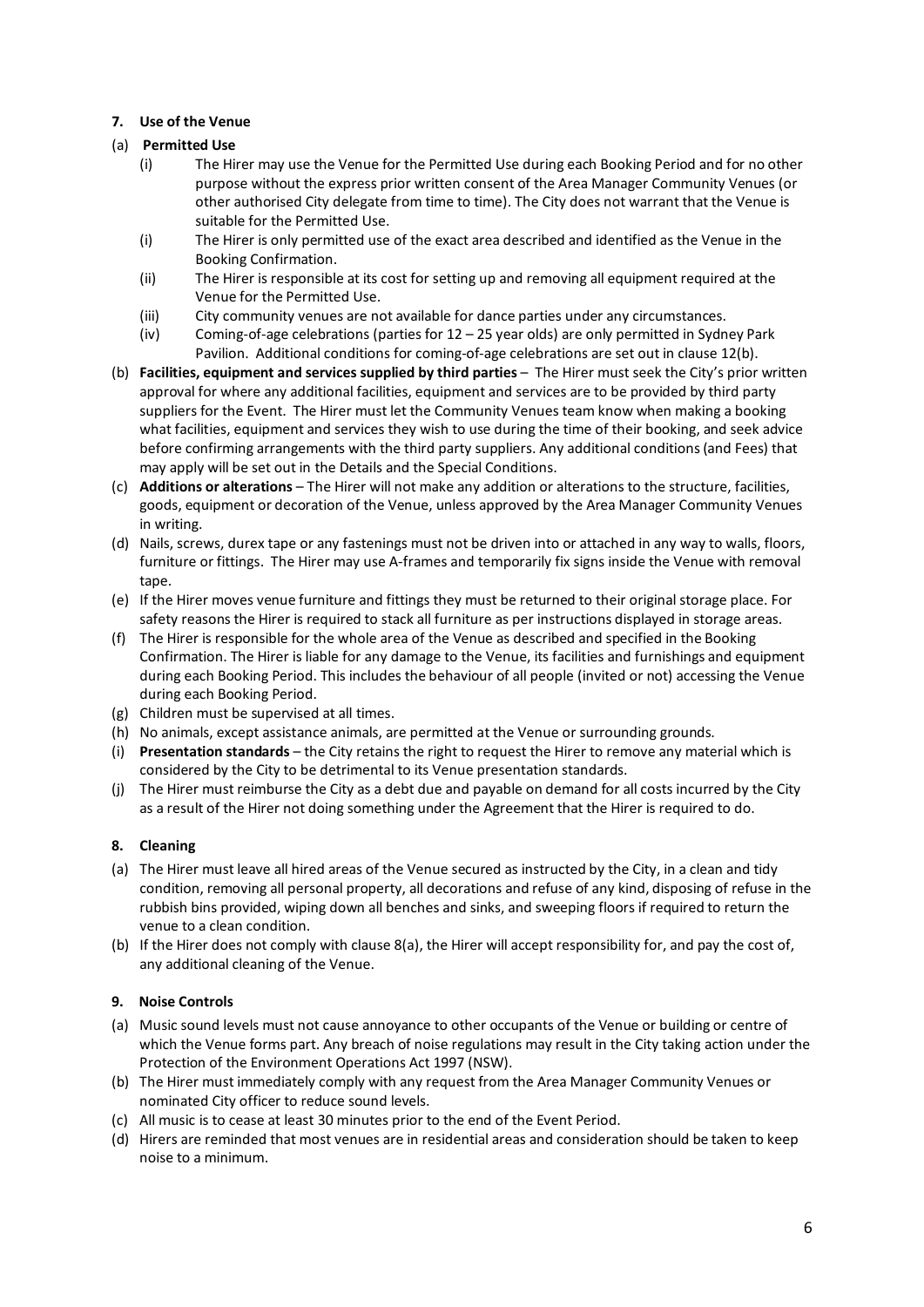(e) The Hirer will be advised of additional conditions relating to noise at the time of making the Booking, and must adhere to these requirements during each Booking Period, as set out in the Special Conditions.

### **10. Smoking**

Smoking is not permitted at the Venue or any City of Sydney premises.

#### **11. Liquor licence**

- (a) If the Hirer wishes to sell, supply or consume liquor at a Venue, the Hirer must obtain the City's prior written consent.
- (b) If the City approves the sale or supply of liquor at a Venue, the Hirer may only sell or supply liquor at the Venue if the Hirer complies with and, if necessary, obtains the relevant approvals and liquor licence (**Licence**) required under the Liquor Act 2007 (**Liquor Act**). Copies of relevant approvals and the Licence must be provided to the City at least 14 days prior to the Event. No kegs or similar bulk containers are permitted and liquor sales must cease 30 minutes prior to the end of the Event Period.
- (c) A copy of the Licence must be prominently displayed at the Venue for the duration of the Event.
- (d) No alcohol is to be consumed outside the Venue.
- (e) The Hirer may display the compulsory signage required under the Liquor Act but must not promote alcohol or tobacco products at the Venue.
- (f) The sale or supply to and or consumption of alcohol by minors at the Venue is prohibited and will result in Police action.

#### **12. Security**

- (a) The Hirer acknowledges that security personnel are not provided with the Venue hire. The Hirer accepts that if it requires security it will be responsible at its cost for arranging its own security.
- (b) The City reserves the right to request that the Hirer provides security personnel for the Event. This will be based on a risk assessment carried out by the Community Venues team to determine whether security is required for the Event. The Hirer will be advised in writing if security is deemed necessary.
- (c) All coming-of-age celebrations (parties for 12 25 year olds) will be required to:
	- (i) provide their own security personnel. This will usually be 2 security guards per 100 guests; (ii) contact the local police to register their party and complete a police registration form (refer [https://www.police.nsw.gov.au/online\\_services/party\\_safety/party\\_registration](https://www.police.nsw.gov.au/online_services/party_safety/party_registration) for further information).
- (d) In exceptional circumstances, a request can be made to the Area Manager Community Venues, who will consult with City of Sydney Security, for certain functions to be excluded from the requirement to provide security. These requests should be made in writing, and a response will be provided within 10 working days.
- (e) The employment of security personnel is the responsibility of the Hirer and is at the Hirer's expense. The Hirer will be required to show evidence that they have hired security personnel before their Booking will be confirmed.
- (f) The Hirer must ensure that a responsible person remains after the completion of the Event whilst patrons vacate the Venue.
- (g) The Special Conditions will include any requirements for the Hirer under this clause 12.

## **13. Copyright**

The Hirer must observe the provisions of the Copyright Act 1968 (Cth) and will indemnify the City and free it of any obligation in respect to this Act for any actions of the Hirer under the Agreement.

#### **14. Indemnity**

The Hirer will indemnify and keep the City indemnified for and against all damages, action, suits, claims, costs and demands, which may be made or recovered against the City by any person whatsoever in respect of any loss, injury (including death) or damage sustained whilst in or at the Venue except to the extent that such loss, injury or damage is caused by the negligence of the City, its servants and agents.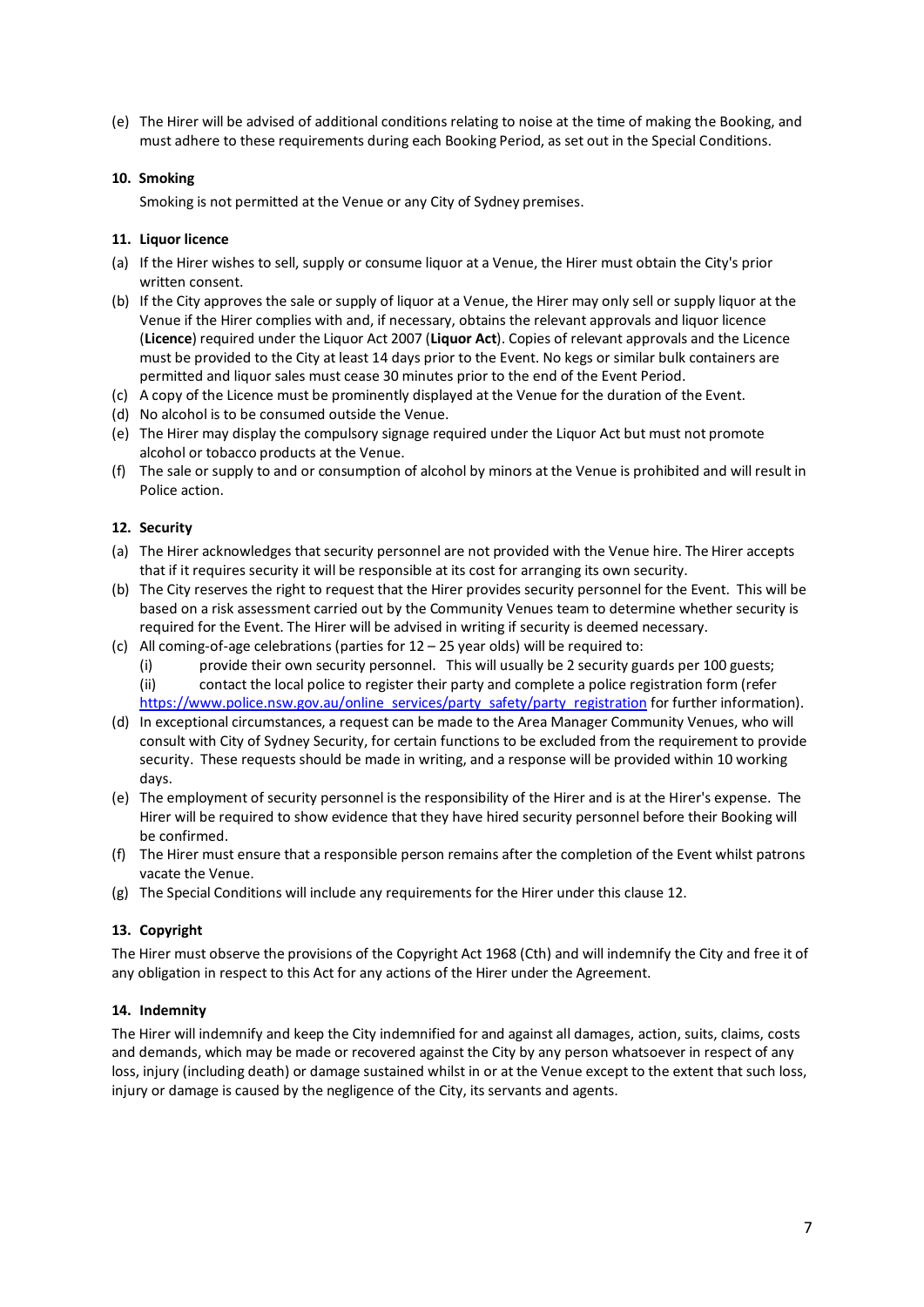#### **15. Use of Electronic and Multi Media**

- (a) The Hirer must inform the Community Venues team of any intention to use film projection equipment, to photograph, broadcast, televise or record any activity within the Venue. In such cases, the Hirer may be required to complete a City of Sydney Location Agreement before the booking will be confirmed.
- (b) The Hirer must pay all costs resulting from such activities as determined by the Chief Executive Officer, and must include in any television, video, film, broadcast or sound recording such material and information as may be required by the Chief Executive Officer.

### **16. Catering**

- (a) The Hirer can either self-cater or hire their own caterers. The Hirer must provide a copy of a current Certificate of Currency for their caterer and measures for compliance with the requirements under clause 11, including a copy of the caterer's liquor licence, if the Hirer uses a caterer.
- (b) For the safety and health of people attending the Event it is recommended:
	- (i) where the Hirer is self-catering, the Hirer must be aware of and comply with the health guidelines for safe preparation, handling and serving of food at functions, as outlined in the City's information sheets located a[t https://www.cityofsydney.nsw.gov.au/business/doing-business-with](https://www.cityofsydney.nsw.gov.au/business/doing-business-with-us/regulations/food-and-drink-businesses/safety-and-hygiene)[us/regulations/food-and-drink-businesses/safety-and-hygiene.](https://www.cityofsydney.nsw.gov.au/business/doing-business-with-us/regulations/food-and-drink-businesses/safety-and-hygiene)
	- (ii) The Hirer must ensure any third party caterer is registered and follows NSW Health and NSW Food Authority requirements.
- (c) The Hirer must organise all of their own catering equipment, including their own tablecloths, crockery and cutlery.
- (d) The kitchen must be left in a clean and tidy condition at the conclusion of the hiring, or the Hirer will be held responsible for the costs of cleaning. (See clause 8).

#### **17. Advertising**

- (a) The Hirer must not place advertisements of any description or kind on any section or part of the Venue or the grounds, unless authorised by the Area manager Community Venues (or authorised under the Agreement).
- (b) If the Hirer advertises the Event, it must be in accordance with the Event and Permitted Use stated on the Booking Confirmation.

#### **18. Safety**

- (a) The Hirer is responsible for the safety of their guests while using the Venue and must ensure that it makes itself familiar with the building's exit routes and understands the emergency procedures for the site so that it is capable of facilitating the safety of its guests.
- (b) The Hirer must familiarise themselves with building evacuation diagrams, which are clearly displayed inside all Community Venues for Hire, as well as exit signs, lights and routes of the building prior to accessing the Venue for each Booking Period.
- (c) In the case of an emergency or fire, the Venue must be evacuated according to the evacuation diagrams on display on the walls of the Venue.
- (d) Venues are equipped with smoke detection, and fire/smoke alert systems. In the case that the Venue fire alarm sounds, evacuation must be followed in accordance with the evacuation diagrams. Fire fighting equipment such as extinguishers should only be used by trained personnel.
- (e) The Hirer must keep all exits clear and open for exit or entry without hindrance at all times. Blocking a fire exit is against the law and fines apply.
- (f) Community venues are not equipped with emergency first aid kits, and kits that may be at the sites are not for use as they are not maintained. It is the responsibility of the Hirer to have first aid supplies available at all times during each Booking Period.
- (g) In the event of an emergency incident at the venue, where assistance of ambulance, fire services or police is required, Hirer must contact and advise Emergency Services through Triple Zero '000'. The Hirer must follow through by contacting City of Sydney Security through 02 9265 9178 to advise them of the nature of the incident, and actions taken.
- (h) Use of dangerous goods The Hirer must not bring or permit any smoke machine, flame, candle, explosive, fuel, ammunition, pyrotechnic, firearm or flammable liquid or substance, or any dangerous weapon to be brought into, or used in a community venue. In exceptional circumstances, permission can be sought, in writing, from the Area Manager Community Venues, to use smoke or similar as part of a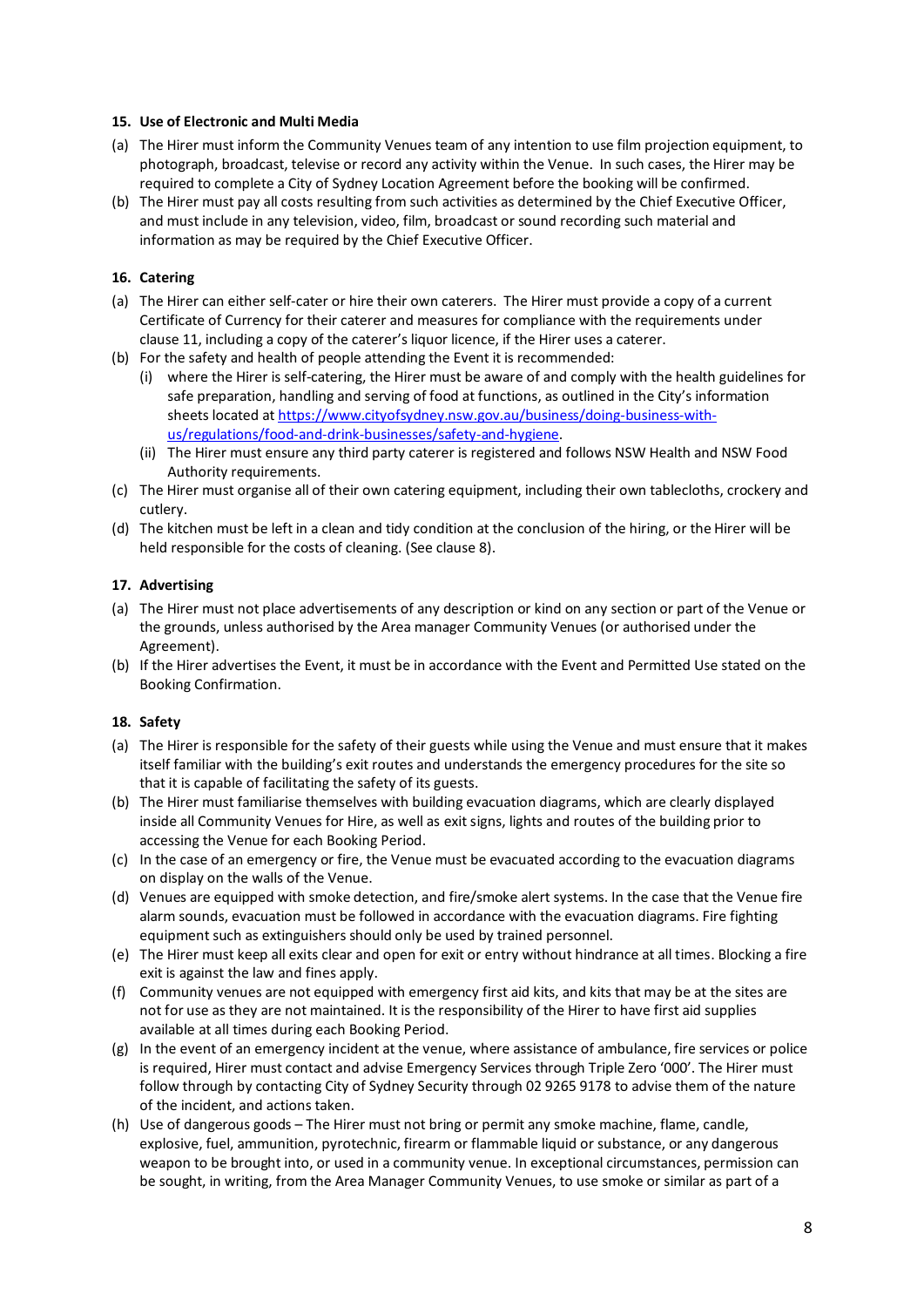booking, for cultural purposes. In all cases, the Area Manager Community Venues will consult with City's Security, Properties and Facilities management teams before informing the Hirer if the use of smoke or other dangerous goods is permitted for the Event, on the terms set out in the Special Conditions.

### **19. Child Safety**

- (a) The Hirer warrants that at the time of signing the Conditions of Hire, the Hirer has complied with, and at all times during the Booking Period the Hirer will comply with, its obligations under the relevant Child Safety Law, where applicable.
- (b) Any services, activities or other operations being conducted or delivered by the Hirer at the Venue are delivered independently and not on behalf of, or as agent for, the City.
- (c) The Hirer is solely responsible for determining its obligations under Child Safety Law with respect to the Venue, the Permitted Use, its Booking and any associated services, activities or other operations and in this regard the Hirer must:
	- i) contact NSW Police on '000' if a child is in immediate danger of abuse or harm as described in Child Safety Law;
	- ii) contact the NSW Child Protection Helpline on '132 111' to report a child at risk of significant harm, where required under Child Safety Law;
	- iii) notify the City of any child safety incident occurring at the Venue or the centre and cooperate with the City for any complaints and investigations relating to such incident; and
	- iv) promptly advise the City if any circumstances change which might prevent or limit the Hirer from undertaking child-related work or complying with Child Safety Law;
	- v) provide evidence to the City of compliance with this clause 19 if requested.

#### **20. Parking**

- (a) City's venues do not have on-site parking for Hirers or their guests. Please advise guests that parking restrictions apply in the surrounding streets and where possible encourage the use of public transport.
- (b) The Hirer is not permitted to park any vehicle on driveways or footpaths near or around the Venue.

#### **21. Regulations**

- (a) The Hirer must comply with all legal requirements relating to the Permitted Use at the Venue, including obtaining any necessary approvals or licences required in relation to the Permitted Use. The Hirer must immediately report any incidents at the Venue during a Booking Period where reporting obligations to a government authority are required in relation to such approvals, checks or licences.
- (b) The Hirer's Employees must comply with the provisions of the Agreement, and the Hirer agrees to accept responsibility for any failure on the part of the Hirer's agents, employees, contractors, guests and invitees to observe and comply with these provisions.
- (c) The Hirer must (and must ensure the Hirer's Employees) while at the Venue and the City's premises comply with the City's Work Health and Safety Policy. A copy of this Policy is available on the Website. A copy can also be provided by the Community Venues team upon request. The Hirer acknowledges that during each Booking Period the Hirer has the control and management of the Venue and the activities conducted at the Venue. The Hirer must comply with any particular requirements in the pre-hire checklist provided to the Hirer by the City.

#### **22. Conditions of contract**

- (a) **Prohibition of assignment** The Hirer must not transfer, assign, sub-let or sub-hire its rights under the Agreement. To do so will render the Booking cancelled and full cancellation Fees will apply.
- (b) **Serving of notices** Any notice required by a party under the Agreement may be sent to the email address set out on the Booking Confirmation (or other email address notified during the Term). A notice sent by email is deemed to be given at the date and time the sender's email server confirms the successful delivery of the email to the other party (and the sender must retain evidence of that successful delivery to the other party).
- (c) **Dispute** Any dispute arising between the Hirer and the City will first be referred to the City's representative noted on the Booking Confirmation. If the dispute is not resolved within 10 business days then the dispute will be referred to the Chief Executive Officer whose decision on the matter will be final and conclusive.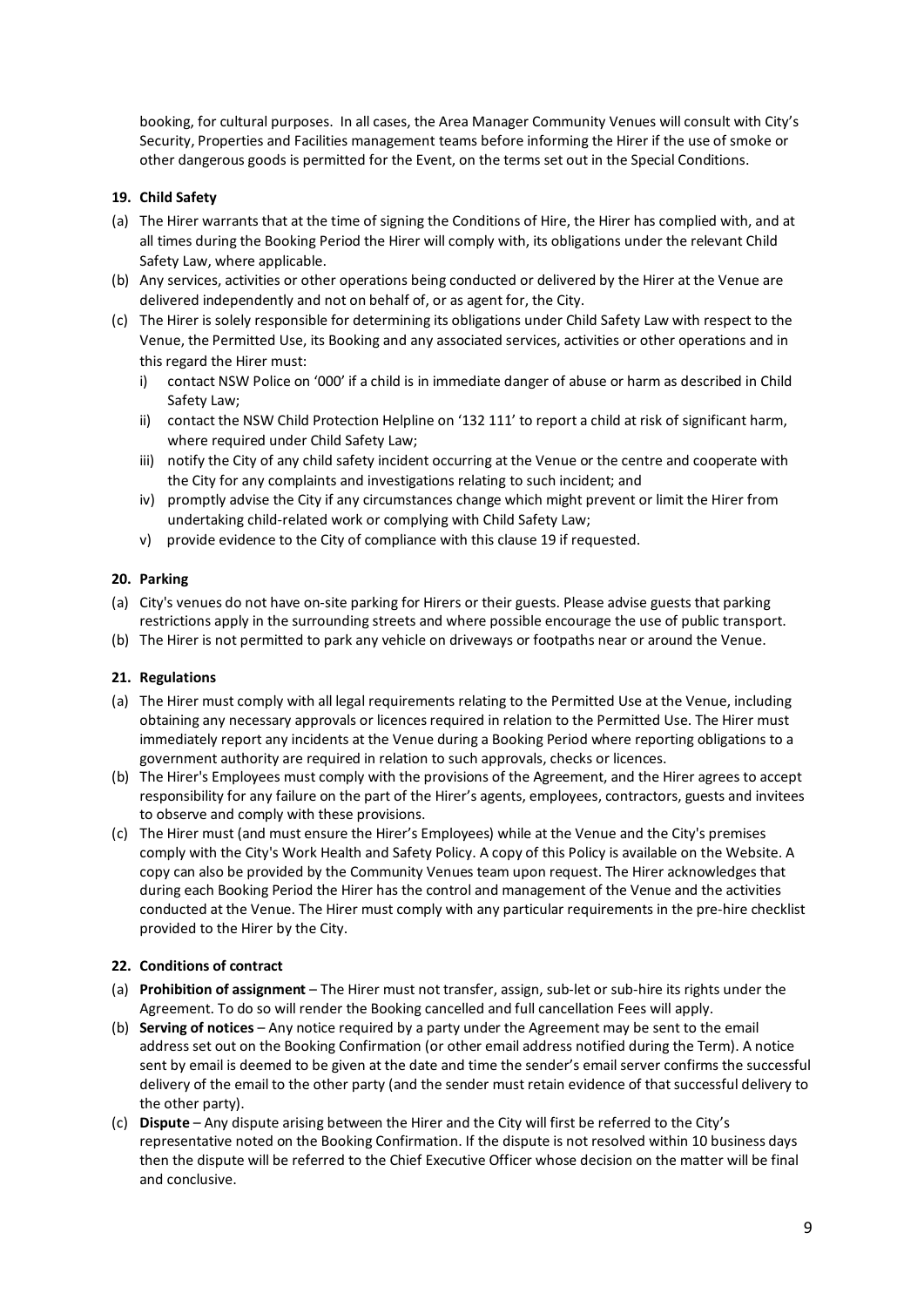- (d) The Hirer, if a person, must be 18 years or older.
- (e) **Variation of Agreement -** The Agreement may only be varied by the parties by agreement in writing.
- (f) **GIPA Act**  the Hirer acknowledges that details of the Agreement may be required under the *Government Information (Public Access) Act 2009 (NSW)* and the Hirer agrees to provide any necessary information where required.
- (g) **General**
	- i) The Agreement will be governed by and construed in accordance with the laws of New South Wales.
	- ii) The Agreement constitutes the entire agreement between the parties in respect of the subject matter and supersedes all prior agreements or representations.
	- iii) The Agreement may be executed in any number of counterparts all of which taken together constitute one instrument.
	- iv) No term of the Agreement is to be construed, or to operate, so as to fetter, restrict or otherwise interfere with the exercise of the City's powers under the *Local Government Act 1993* or other Act.

#### **23. Emergency contacts**

- (a) In an emergency call 000 for the police or fire brigade.
- (b) Community Venues for hire are unstaffed venues, therefore there is no on site contact, and no caretaker to assist during each Booking Period. For access and maintenance issues, contact the City's after hours emergency number 02 9265 9333.

#### **24. Definitions**

In the Agreement unless otherwise stated:

**Agreement** means the venue hire agreement between the Hirer and the City for hire of the Venue for the Permitted Use, being the Booking Confirmation, Special Conditions, these Conditions of Hire and any attached schedules or annexures.

**Bond** means the amount stated as the bond in the Details, if any.

**Booking** means the acceptance of the Hirer's request for booking the Venue, subject to the parties entering into the Agreement.

**Booking Confirmation** means that part of the Agreement containing the Booking Confirmation. **Booking Period** means each booking period stated in the Details for each Event including the Event Period. **Charges** means the amounts, if any, stated in the Details.

**Child Safety Law** means the *Child Protection (Working with Children) Act 2012 (NSW), Child Protection (Working with Children Regulation 2013 (NSW), Children's Guardian Act 2019 (NSW), and any other child* protection law that applies to the Hirer, the Booking or the Permitted Use being carried out at the Venue. **City** means the party named as the City in the Details and includes, where applicable, its employees, contractors, agents, volunteers and invitees.

**Conditions of Hire** means the terms and conditions set out in this document, as amended from time to time and attached to the Booking Confirmation.

**Details** means the details section of the Booking Confirmation

**End Time** means the time stated in the Details that each Booking Period ends, unless terminated earlier under the Agreement.

**Event** means each event held by the Hirer at the Venue for the Permitted Use.

**Event Period** means the period of each Event held during each Booking Period stated in the Details. **Fee** means, as the context permits, the Hire Fee, the Charges and any other amount payable under the Schedule of Fees or the Agreement.

**Hirer** means the person named as the hirer in the Details and includes, where applicable, its employees, volunteers, contractors, agents and invitees.

**Hirer's Employees** means the Hirer's employees, contractors and agents and all persons engaged or employed by the Hirer in connection with the Event at the Venue, including volunteers and invitees. **Hire Fee** means the fee stated in the Details.

**Permitted Use** means the permitted use of the Venue stated in the Details.

**Schedule of Fees** means the fees and charges set out in the City's Fees and Charges Revenue Policy as amended from time to time and available on the Website.

**Special Conditions** means the special conditions, if any, included in the Booking Confirmation.

**Start Time** means the time stated in the Details that each Booking Period starts.

**Term** means the term of the Agreement, starting on the date of the Agreement and ending at the end of the last Booking Period, unless terminated earlier under the Agreement.